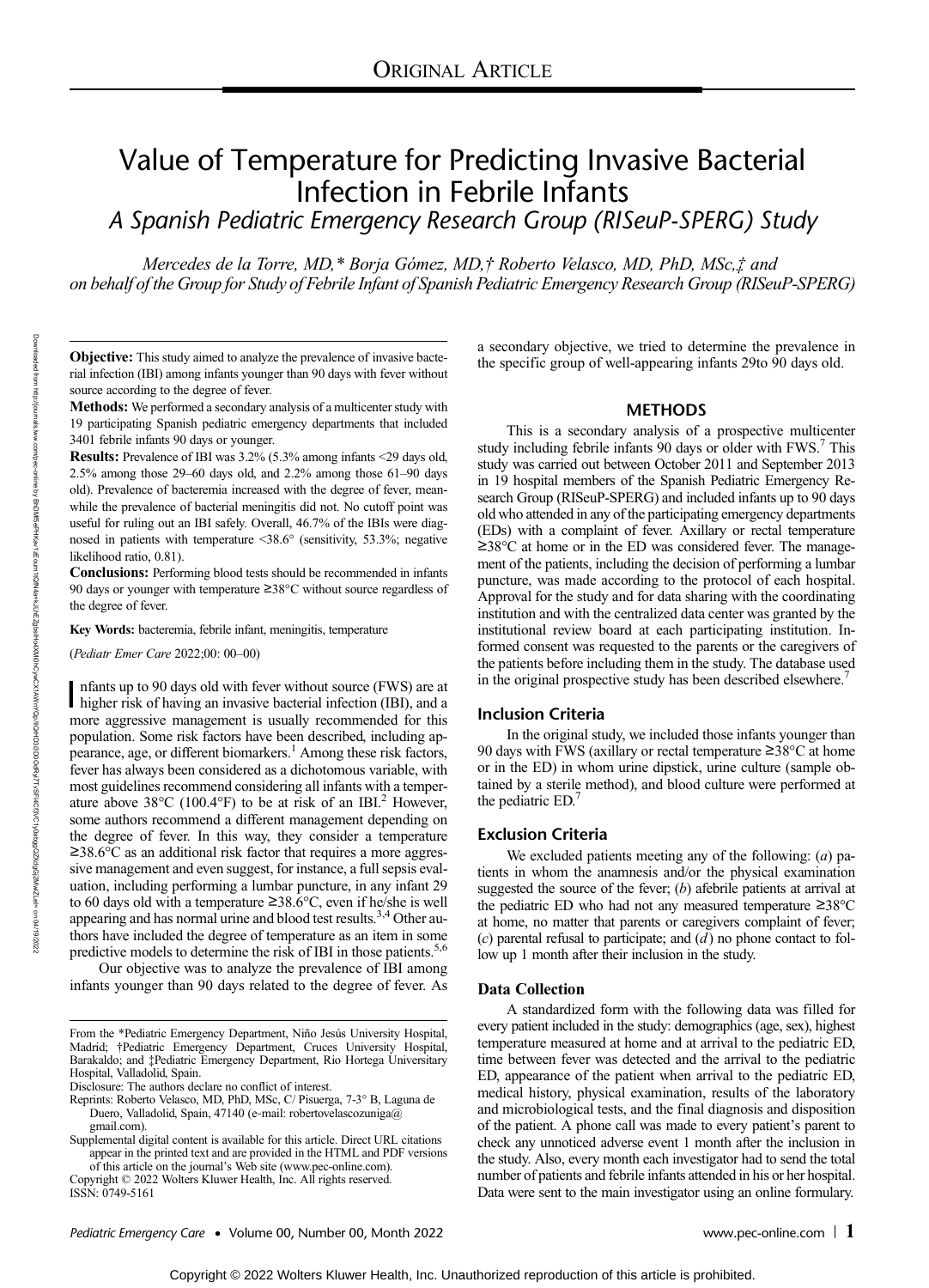## **Definitions**

- Well-appearing: a patient was considered as well appearing when the 3 components of the Pediatric Assessment Triangle were defined as normal in his/her medical report in those centers in which these data are systematically recorded. For the other centers, infants were considered to be not well appearing under the criteria of the attending pediatrics physician.
- FWS: axillary or rectal temperature ≥38°C (100.4°F) measured either at home or at the ED, in an infant in whom, after taking a medical history and conducting a physical examination, it is not possible to identify the source of the fever (patients with no respiratory signs/symptoms or a diarrheal process and a normal physical examination finding including normal chest auscultation and an absence of signs of acute otitis media and bone, joint, and soft tissue infection). For the purpose of this subanalysis, we combined in a unique variable both the maximum temperature registered at home by parents before being attended at the ED and the temperature measured on arrival at the ED, considering only the highest one. In the original study, only rectally or axillary measured temperatures were collected, both at home and at the ED. The decision of using one or another method in the ED was arbitrary.
- IBI: isolation of a single bacteria pathogen from the blood or the cerebrospinal fluid (CSF). Isolation of Staphylococcus epidermidis, Propionibacterium acnes, Streptococcus viridans, or Diphtheroides in inmunocompetent patients without cardiac disease, ventriculoperitoneal shunt, central catheters, or another indwelling device were considered contaminants.

## Statistical Analysis

Normally distributed data were expressed as mean and SD, nonnormally distributed data were expressed as median and interquartile range, and categorical variables were reported as percentages. For nonnormally distributed data, comparison was performed using the Mann-Whitney U test, and comparison of normally distributed data was performed using an independent-samples  $t$  test. For categorical data, the  $\chi^2$  test was used. The significance level was established at  $P < 0.05$ .

For the main objective of the study, a bivariate analysis was used, analyzing the association between the degree of temperature, categorized in intervals, and the prevalence of IBI with a  $\chi^2$  test.

We calculated the sensitivity, specificity, and positive and negative likelihood ratios (LRs) of different temperature cutoff points for identifying IBIs. We made a subanalysis in the specific subgroup of well-appearing infants older than 28 days.

Data were analyzed with Stata 14 (StataCorp, College Station, Tex).

## RESULTS

Nineteen hospitals participated in the original study over a 2-year period. A flowchart of the participants is included in Figure 1. Of 4008 episodes from infants younger than 90 days with FWS, 3401 (84.8%) episodes had urine dipstick, urine culture, and blood culture performed and were included in the study. Fever was measured at home axillary in 2724 (80.1%) infants and rectally in 527 (15.5%), and 150 (4.4%) had no temperature registered at home. Characteristics of the analyzed patients are shown in Table 1.

Global prevalence of IBI was 3.2% (107 of 3401). Prevalence of IBI was 5.3% (95% confidence interval [CI], 4.0%–6.7%) among infants younger than 29 days, 2.5% (95% CI, 1.8%–3.4%) among those 29 to 60 days old, and 2.2% (95% CI, 1.5%–3.3%) among those 61 to 90 days old. Bacteria isolated in blood and CSF cultures are shown in Supplemental Table 1, [http://links.lww.com/PEC/A922.](http://links.lww.com/PEC/A922)

Fifty of the 107 IBIs (46.7%) were diagnosed in patients with a temperature <38.6°C. Area under the receiver operating characteristic curve for temperature for predicting an IBI was higher in patients older than 60 days (0.653 [95% CI, 0.623–0.682]) than in younger patients (0.569 [95% CI, 0.549–0.590]). Table 2 and Supplemental Table 2,<http://links.lww.com/PEC/A923>, show the prevalence of bacteremia and meningitis and the performance of different temperature cutoff points for predicting IBIs. Prevalence of IBI according to temperature in those patients who had fever at the ED and in those who were afebrile is shown in Supplemental Table 3, [http://links.lww.com/PEC/A924.](http://links.lww.com/PEC/A924)

Eighteen patients were diagnosed with meningitis. Eight of them were infants with a temperature <38.6°C (6 of them in wellappearing infants), with a similar prevalence in patients with temperatures <38.6°C and ≥38.6°C (0.41% vs 0.69%,  $P = 0.276$ ).

There were 2253 well-appearing infants older than 28 days  $(66.3\%)$ . In this subgroup, prevalence of IBI was  $1.53\%$   $(95\%$ 



FIGURE 1. Flowchart of the study.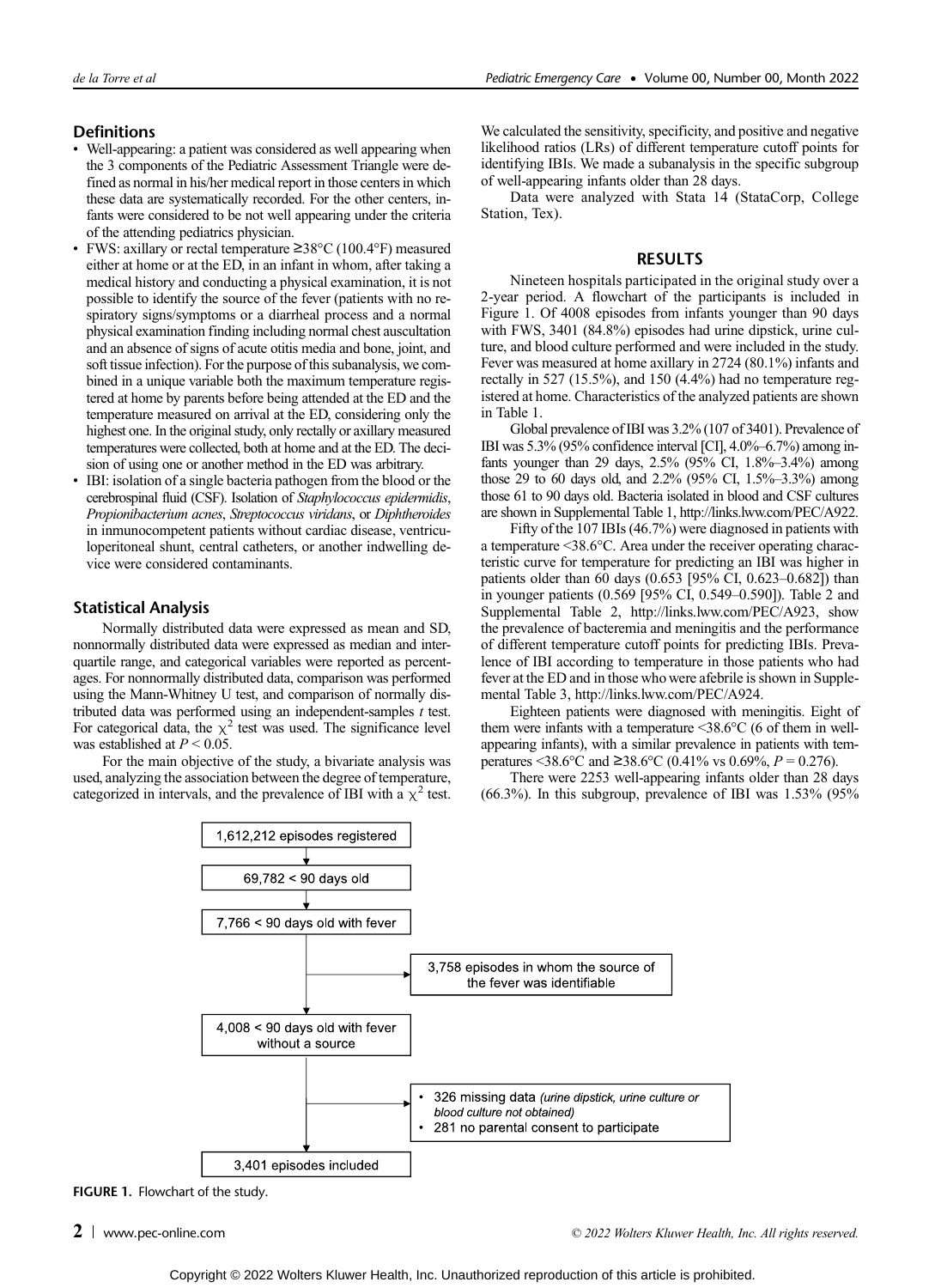|  | TABLE 1. Characteristics of Analyzed Patients |  |  |  |
|--|-----------------------------------------------|--|--|--|
|--|-----------------------------------------------|--|--|--|

| Age, mean (SD), d                  | 46.6(23.6)     |
|------------------------------------|----------------|
| Male sex                           | 2029 (59.7%)   |
| Well appearing                     | 3034 (89.2%)   |
| Hours of fever, median (P25–P75)   | $5(2-12)$      |
| Maximum temperature, mean (SD), °C | 38.6 (0.46)    |
| 38°C-38.5°C                        | 1943 (57.1%)   |
| $38.6^{\circ}$ C $-39^{\circ}$ C   | 1016 (29.9%)   |
| 39.1°C-39.5°C                      | 321 (9.4%)     |
| $>39.5$ °C                         | $121(3.6\%)$   |
| Lumbar puncture performed          | 877 (25.8%)    |
| $<$ 29 d old                       | 548 (60.1%)    |
| 29-60 d old                        | 233 (16.1%)    |
| $>60$ d old                        | $96(9.1\%)$    |
| IBI                                | $107(3.2\%)$   |
| <b>Bacteremia</b>                  | $100*(2.94\%)$ |
| Meningits                          | $18*(0.53\%)$  |

\*Eleven patients had both bacteremia and meningitis.

CI,  $1.6\% - 4.2\%$ ) among patients younger than 29 days,  $1.3\%$ (95% CI, 0.7%–2.1%) among infants 29 to 60 days old, and 1.0% (95% CI, 0.5%–2.0%) among infants 61 to 90 days old. Prevalence of IBI was similar in patients with temperature <38.6°C and in those with higher fever, both in patients younger than 28 days (3.3% vs  $1.4\%$ ;  $P = 0.162$ ), 29 to 60 days old  $(1.44\% \text{ vs } 0.97\%; P = 0.506)$ , and 61 to 90 days old  $(1.05\% \text{ vs } 0.97\%)$  $0.93\%; P = 0.866$ ).

#### **DISCUSSION**

Our results show that the prevalence of IBI in febrile infants younger than 90 days with FWS increases with the temperature. However, we did not find any useful temperature cutoff point for ruling out the presence of an IBI safely. Therefore, urine and blood tests must be performed in infants younger than 90 days with a temperature ≥38°C even if they present a temperature between  $38^{\circ}$ C and  $38.6^{\circ}$ C, as it has been showed by prior literature.<sup>8,9</sup>

Febrile infant is one of the most challenging patients in pediatric emergency medicine. Because of its higher risk of IBIs, different new approaches have been proposed in the last few decades. Most of them agree on recommending performing urine and blood tests in any infant with a temperature of  $38^{\circ}$ C or higher.<sup>1</sup> However, some authors proposed a higher cutoff of 38.2°C to consider that an infant has fever.<sup>10</sup> In our sample, this cutoff point would misdiagnose 12.7% of the IBIs, so we think it would not be safe to raise the most usual 38°C cutoff point to consider fever.

A less aggressive management is proposed for infants who have a temperature lower than  $38.6^{\circ}$ C by some authors.<sup>4</sup> As it is shown on our results, the prevalence of IBI among infants with fever <38.6°C was 2.4%, and it was 1.35% in the specific group of well-appearing patients 29 days or older. This higher prevalence compared with the one obtained in the study by Pantell et al<sup>4</sup> (0.4%) could be related to the inclusion criteria used in each study. We included only infants presenting with FWS, whereas Pantell et al included any febrile infant, regardless of the patient presenting with additional symptoms. In this way, more than 30% of the included infants in that study were diagnosed with an upper respiratory tract infection or a bronchiolitis. The prevalence of IBI in our sample is similar to those found by other authors in febrile infants with negative viral respiratory test results.<sup>11</sup> In any case, because our study only included infants with FWS, further research might be needed in infants with upper airway symptomatology.

In any case, higher temperature seems to be associated with a higher prevalence of IBI. In our sample, we might observe how the prevalence of bacteremia was 2- and 5-fold when temperature was higher than 39°C and 39.5°C, respectively. This might have clinical relevance. Most of the predictive models in the recent literature tried to rule out IBI. Based on our results, we think that temperature is not useful in this way. Some other clinical models have included temperature as a factor useful for ruling in a serious bacterial infection, for instance, when the temperature is higher than  $39.5^{\circ}$ C.<sup>5</sup> This approach seems to be more reasonable because

TABLE 2. Performance of Different Maximum Temperature (Measured Either at Home or at the ED) Cutoff Points for Identifying Bacterial Infections

|                            | $IBI^*$            | <b>Sensitivity</b><br>$(95\% \text{ CI})$ | <b>Specificity</b><br>$(95\% \text{ CI})$ | <b>PPV</b><br>$(95\% \text{ C}I)$ | <b>NPV</b><br>$(95\% \text{ CI})$ | $+LR$<br>$(95\% \text{ CI})$ | $-LR$<br>$(95\% \text{ CI})$ |
|----------------------------|--------------------|-------------------------------------------|-------------------------------------------|-----------------------------------|-----------------------------------|------------------------------|------------------------------|
| Whole sample               |                    |                                           |                                           |                                   |                                   |                              |                              |
| $≤38.5$ °C vs >38.5°C      | $2.6\%$ vs $3.9\%$ | 0.53<br>$(0.44 - 0.62)$                   | 0.57<br>$(0.54 - 0.58)$                   | 0.04<br>$(0.03 - 0.05)$           | 0.97<br>$(0.97 - 0.98)$           | 1.25<br>$(1.04 - 1.50)$      | 0.81<br>$(0.66 - 1.00)$      |
| $≤39°C$ vs >39°C           | $2.7\%$ vs 5.9%    | 0.24<br>$(0.17 - 0.33)$                   | 0.87<br>$(0.86 - 0.88)$                   | 0.06<br>$(0.04 - 0.08)$           | 0.97<br>$(0.97 - 0.98)$           | 1.92<br>$(1.36 - 2.72)$      | 0.87<br>$(0.78 - 0.97)$      |
| $≤39.5$ °C vs >39.5°C      | $3.0\%$ vs $8.3\%$ | 0.09<br>$(0.05 - 0.16)$                   | 0.97<br>$(0.96 - 0.97)$                   | 0.08<br>$(0.05 - 0.15)$           | 0.97<br>$(0.96 - 0.98)$           | 2.78<br>$(1.50 - 5.14)$      | 0.94<br>$(0.88 - 1.00)$      |
| Well appearing 29–90 d old |                    |                                           |                                           |                                   |                                   |                              |                              |
| $≤38.5$ °C vs >38.5°C      | $1.4\%$ vs $2.6\%$ | 0.60<br>$(0.46 - 0.74)$                   | 0.56<br>$(0.54 - 0.58)$                   | 0.03<br>$(0.02 - 0.04)$           | 0.99<br>$(0.98 - 0.99)$           | 1.38<br>$(1.08 - 1.77)$      | 0.70<br>$(0.49 - 1.02)$      |
| $≤39°C$ vs >39°C           | $1.5\%$ vs $4.3\%$ | 0.30<br>$(0.19 - 0.45)$                   | 0.87<br>$(0.85 - 0.88)$                   | 0.04<br>$(0.03 - 0.07)$           | 0.98<br>$(0.98 - 0.99)$           | 2.31<br>$(1.45 - 3.69)$      | 0.80<br>$(0.66 - 0.98)$      |
| $≤39.5$ °C vs >39.5°C      | $1.7\%$ vs $7.6\%$ | 0.16<br>$(0.08 - 0.30)$                   | 0.96<br>$(0.95 - 0.97)$                   | 0.08<br>$(0.04 - 0.15)$           | 0.98<br>$(0.98 - 0.99)$           | 4.23<br>$(2.08 - 8.60)$      | 0.87<br>$(0.76 - 0.99)$      |

Sensitivity, specificity, and LR values are for the diagnosis of an IBI.

\*In bold format if  $P \leq 0.05$ .

NPV indicates negative predictive value; PPV, positive predictive value.

© 2022 Wolters Kluwer Health, Inc. All rights reserved.  $\Box$  3